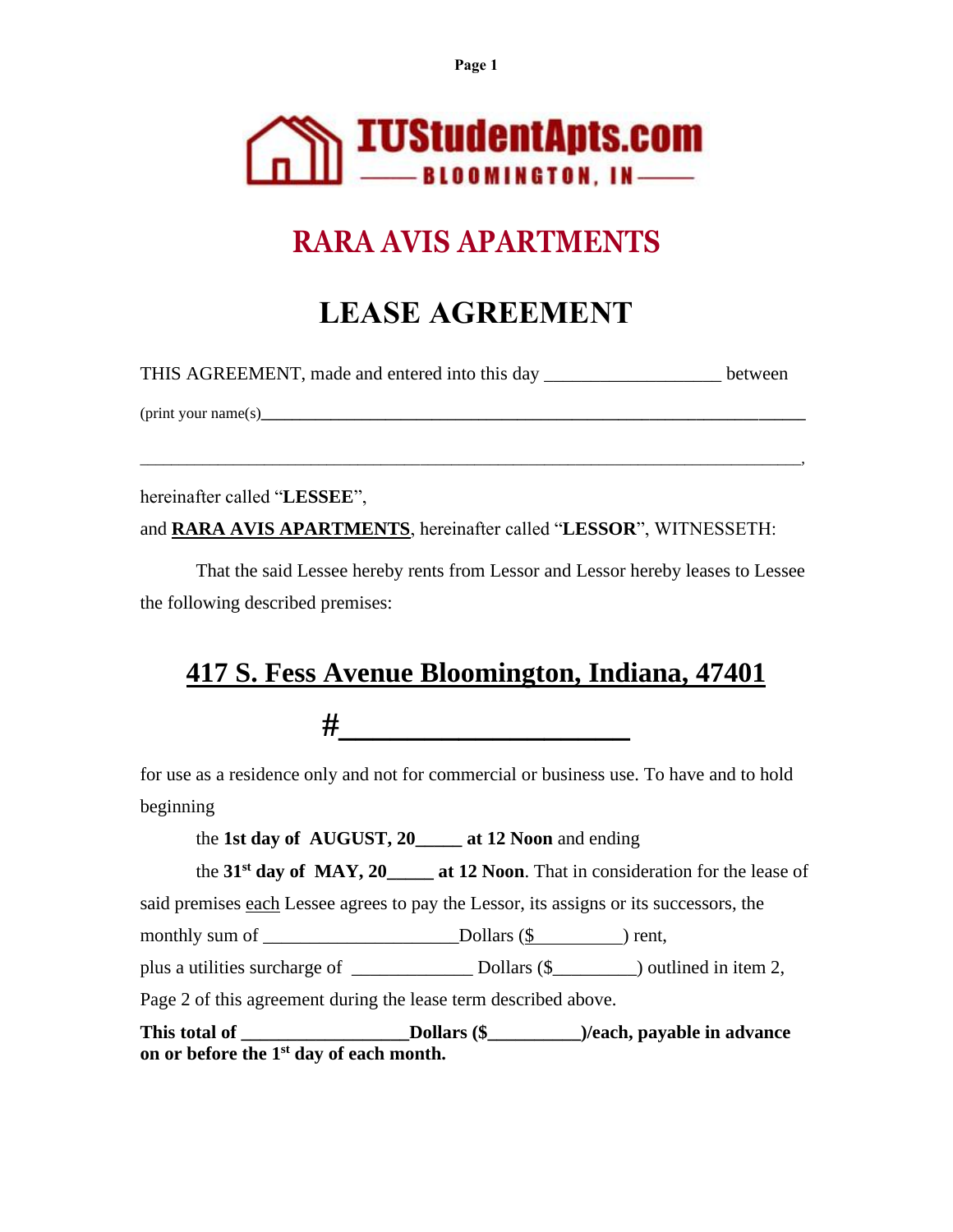**In units where multiples reside, one (1) check from each individual for the total amount will be accepted.**

**\*Payment of rent should be arranged through tenant's financial institution mailed via bank issued physical check by the 25th day of each month to be received by Rara Avis Apartments on or before the 1 st day of each month.** 

#### *All checks should be made payable to: Rara Avis Apartments*

#### **Mailing address is: RARA AVIS APARTMENTS P.O. BOX 414 BLOOMINGTON, IN 47402**

It is agreed that the timing of such payments shall be the essence of this Agreement and should Lessee fail to pay any installment when due, there shall be added a **late fee** calculated at **\$5.00 for each day** payments are late. Should rent be late two (2) times during a lease term, total rent shall be increased by \$25/month beginning after second (2nd) late payment. The increased rate will remain in effect through the end of lease term. Further late payments may require lessee(s) to pay the balance of the contract upon demand by Lessor.

Upon failure of Lessee to pay said rent on or before the 5th day of each month, the said Lessor has the right, at its option, to declare this Lease void, cancel the same, re-enter and take possession of the premises without notice to the Lessee, which action shall not preclude any other action by law and Lessee shall pay all reasonable attorney fees for such action.

#### **For any check returned to RARA AVIS APARTMENTS for "non-sufficient funds" (NSF), a Twenty-five Dollar (\$25.00) NSF fee will be assessed and is due on demand, along with the rent payment and all applicable late charges, in cash.**

In a unit with more than one person, if one check is returned to us for NSF (non-sufficient funds), you will be requested to submit only one check from a single resident for the entire amount of rent. If that one check is returned for NSF, from that point on until the lease term ends, payment must be made in the form of a Bank Money Order only. If you are a tenant in a single unit and we are given an NSF check, from that point on and until the lease term ends, payment must be made in the form of a Bank Money Order only.

FAILURE TO PAY YOUR RENT IN A TIMELY MANNER AND WITH A GOOD CHECK MAY SUBJECT YOU TO EVICTION. (SEE: "Student Tenant Handbook" at I.U. Student Legal Services).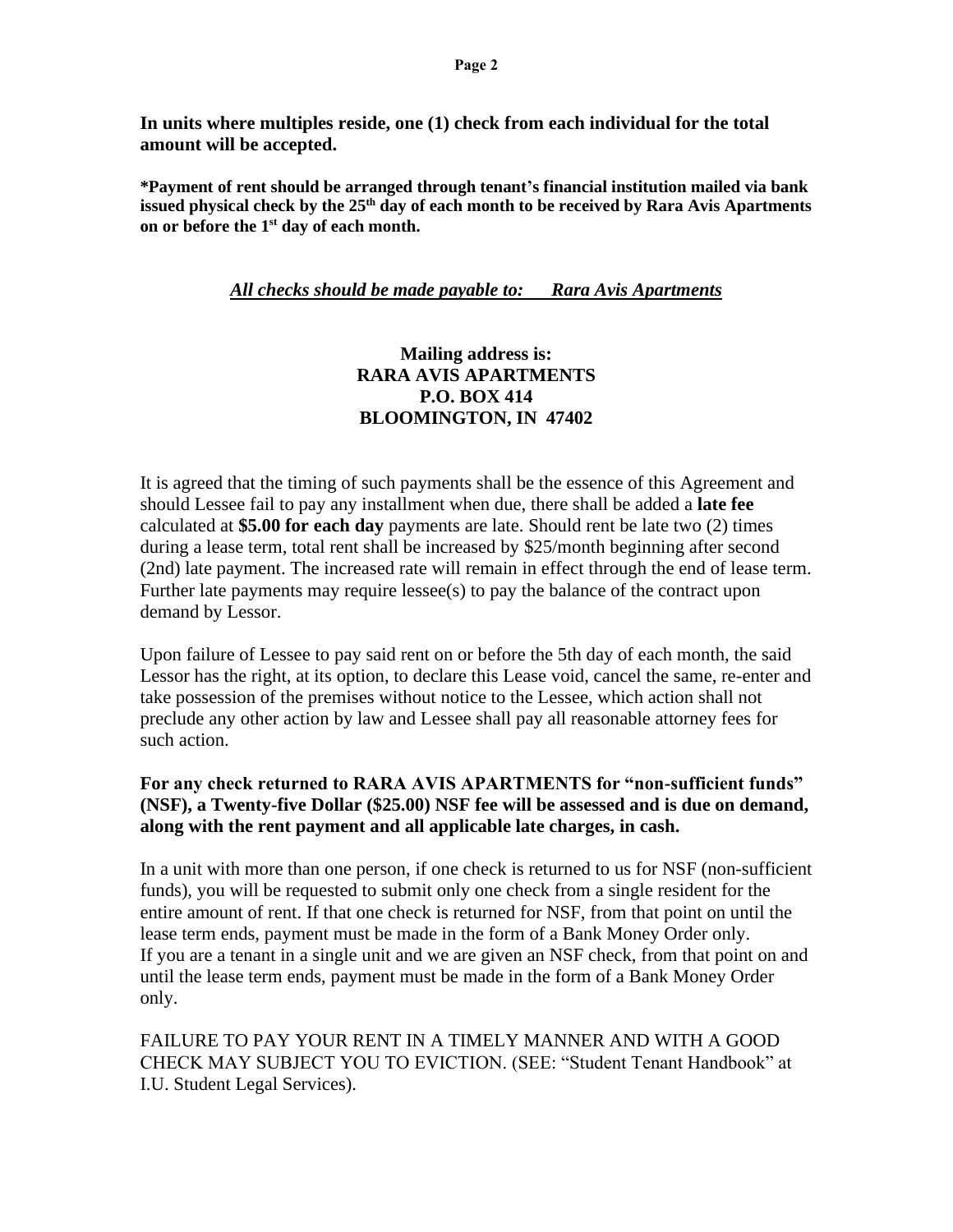No rent payments can be deducted from the security deposit; therefore, all rents must be paid before any security deposits can be refunded.

#### IT IS FURTHER MUTUALLY AGREED AS FOLLOWS:

**1. SECURITY, DAMAGE, AND CLEANING DEPOSIT:** Each Lessee, upon renting the premises, shall deposit the sum of \_\_\_\_\_\_\_\_\_\_\_\_\_\_ Dollars (\$ ) with the Lessor; said deposit to be held as security for any damage above the ordinary wear and tear as herein provided, for the loss of door keys for which the Lessor shall be reimbursed in an amount not less than Five Dollars (\$5.00) nor more than Twenty-Five Dollars (\$25.00) each (depends on source of keys). Tenants may not use said security deposit as a substitution for the last month's rent. Security deposit refunds and written detail of charges to the deposits will be mailed within forty-five (45) days of final checkout, providing that all monies owed have been paid in full, all keys returned, apartments are clean and have been jointly inspected by tenant and RARA AVIS APARTMENTS. We may deduct from the security deposit the following charges:

- (a) Any payments or parts thereof required by the terms of this lease which are not paid when due;
- (b) Unpaid late charges or service charges as provided for in this lease;
- (c) Any attorney's fees and court costs we incur by a breach of any provision or provisions of this lease by you;
- (d) The cost of any repairs, replacements, redecorating, and/or refurnishing of the premises, or any fixtures, systems, or appliances caused by other than normal wear and tear. Lessee shall repair or have repaired at Lessee's own expense, with the consent of the Lessor, any damage to said premises caused by said Lessee or by persons who are in said premises by the invitation or consent of said Lessee, said repairs subject to final inspection and approval by Lessor.
- (e) Lessee(s) agree to be financially responsible for any damage which by reasonable standards would render the property unpresentable for leasing and/or selling, or would necessitate immediate repairs to halt further deterioration of the property. In such cases, charges may be deducted from the deposit at the time of repair and Lessee(s) shall have thirty (30) days to replenish the security deposit to its full amount. In extreme cases, additional deposits may be required.
- (f) Cleaning expense and associated costs, should Lessee fail to return the premises and fixtures therein to Lessor in as clean a condition as when Lessee took possession. In apartments with multiple tenants, shared common area cleaning, repair and replacements will be divided equally among the residents.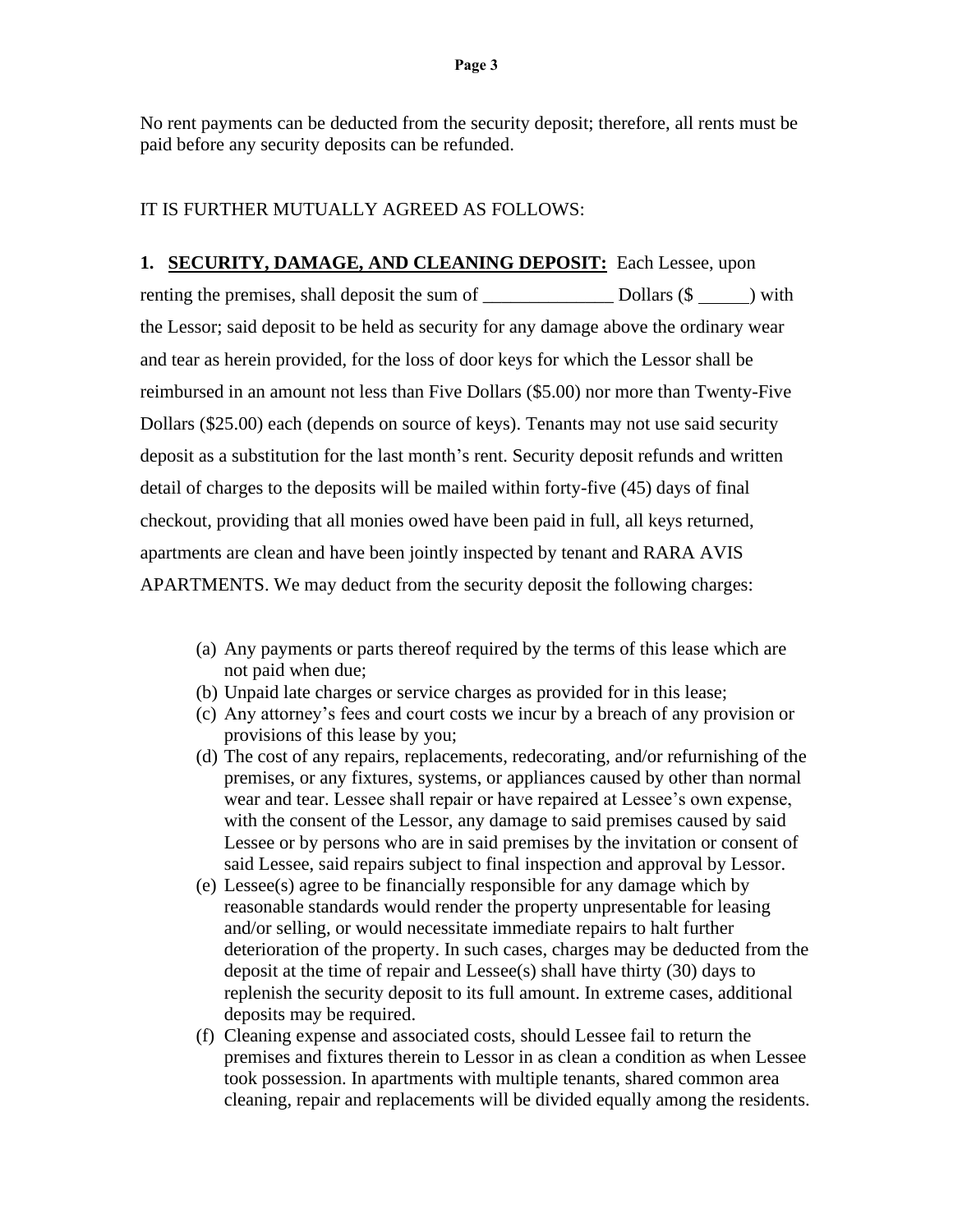- (g) Lessee(s) will complete and sign Move-In and Move-Out Inspection reports.
- (h) Lessee(s) will be provided with a checklist of cleaning items and costs prior to move-out.
- (i) **Lessee(s) acknowledges that cleaning and repair costs will be deducted from deposit upon move-out, using the above mentioned checklist.**

 $L$ essee(s) initials

**2.** UTILITIES**:** Electricity, Natural Gas, Water/Sewage, Waste removal and localized Wi-Fi: Total cost of service(s) to the building shall be paid by Lessor. This cost is estimated to run \$ /month (per person) and shall be added to the monthly rent payments. Estimate may change during this lease term, based on usage and/or utility cost changes.

Lessee(s) agree to maintain a temperature sufficient to prevent water pipes from freezing and bursting. Damage resulting from frozen water pipes shall be remedied by professionals and related costs paid by lessee(s). Tenants will comply with requests to assist us in preventing unfortunate scenarios, such as frozen water pipes. Special instructions such as leaving sink cabinet doors open in kitchens and bathrooms during extreme cold weather will be emailed or texted to tenants. *Tenants are expected to respond to any special instructions.*

Lessee also understands that under no circumstances will electric induction or radiant heaters be permitted. Tenants shall install **no** major appliances such as washers, dryers, dishwashers, space heaters, or **mini dorm refrigerators**. Waterbeds and hanging chairs are also prohibited. When using power strips and/or surge protectors, make certain they are not overloaded or blocked/covered by items of clothing, papers, etc.

Lessee Initials:

**3**. Mattresses and futons on floors must have a protective base between mattress and floor (wooden frame and/or heavy plastic liner) in order to prevent moisture build-up under mattress resulting in damage to carpeting and/or hardwood floors. Any potted plants on floors must have protective trays placed underneath. Check regularly to make certain water is not seeping out and damaging wood floors.

**4.** Lessee agrees to not sublet said premises, or any part thereof, without written consent of said Lessor, and will deliver said premises at the expiration of this Lease Agreement in as good order and repair as when first received, natural wear and tear and accident by act of Providence excepted.

Lessee Initials: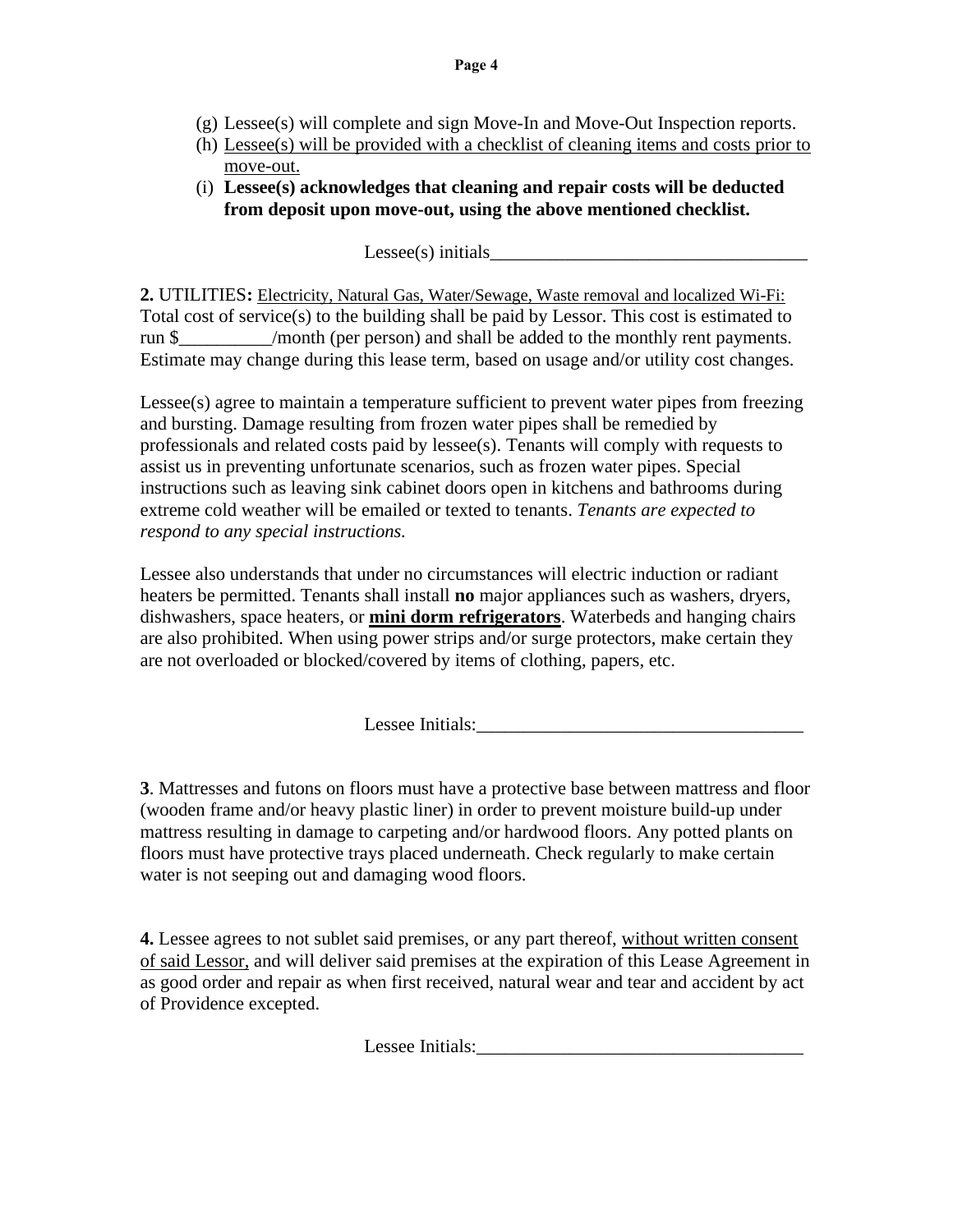**5.** Lessee(s) hereby releases and agrees to hold said Lessor harmless from any and all damages to both persons and property during the term of this Lease. Lessor will not provide any insurance protection for Lessee's personal possessions. Therefore, the Lessor requires Lessee(s) obtain Renter's insurance. By signing this Lease Agreement, Lessee(s) indicates and agrees that *each Lessee will secure liability insurance in the amount of \$500,000.00 . Each policy shall name Keith and Mary Alice Hoover, dba Rara Avis Apartments, P.O. Box 414 Bloomington, IN 47402 as "Additional Insured" or "Additional Interest" ( Landlord) for the duration of the lease term.* Lessee agrees to provide a copy of the current Renter's Insurance policy OR Certificate of Liability to Lessor no less than 14 days to lease commencing.

Lessee Initials:

**6.** Lessee agrees to observe and abide by all rules and regulations which are hereinafter made a part of this Lease and observe all reasonable rules and regulations which may be promulgated in the future, in writing, by the Lessor.

(a) The sidewalks, entry passages, halls, public corridors, and stairways shall not be obstructed by tenants, or used by them for any other purpose other than those of ingress (entering) or egress (exiting).

(b) No tenants or their guests shall cause excessive noises or disturbances at any time, and no loud radio, recordings, or television as to disturb other tenants.

(b) Halogen Lamps are prohibited in all apartment units.

(c) No additional locks shall be put upon any door without the consent of the Lessor, and any additional locks placed on any door are to remain for the benefit of the Lessor. (d) Tenants shall make no changes of any nature in the premises, including redecoration, painting, and/or removal of furniture. No removal of drapes from windows without consent of Landlord. Command strips or self-stick items are prohibited from all ceilings. No items/objects shall be hung from ceilings whatsoever, including brackets, hooks, nails, screws, etc. Should tenants ignore this clause, tenants agree to pay all costs incurred with repairs. The Lessor shall have the right to enter the premises at reasonable hours,

with notice, to examine the same, make repairs, additions or alterations as may be deemed necessary for the safety, comfort, and preservation of said building.

(e) Tenants shall do no act that would vitiate (spoil) or increase the first insurance of said premises, nor shall said premises be used for illegal purposes.

(f) Safe places during severe weather: Proceed to lowest level, interior hallway without windows.

(g) The Lessor reserves the right to make such other and reasonable rules and regulations as in its judgment may from time to time be needed for the safety, care, and cleanliness of the premises, and for the preservation of good order therein.

**7.** Lessee further agrees that NO ANIMALS shall be kept in or about the leased premises, even on a temporary basis. Violation of this article shall constitute a breach of the agreement by the Lessee and Lessor may take whatever action by law he may deem suitable. AT MINIMUM, RENTS WILL BE DOUBLED FOR EACH MONTH IN WHICH THIS ARTICLE IS VIOLATED.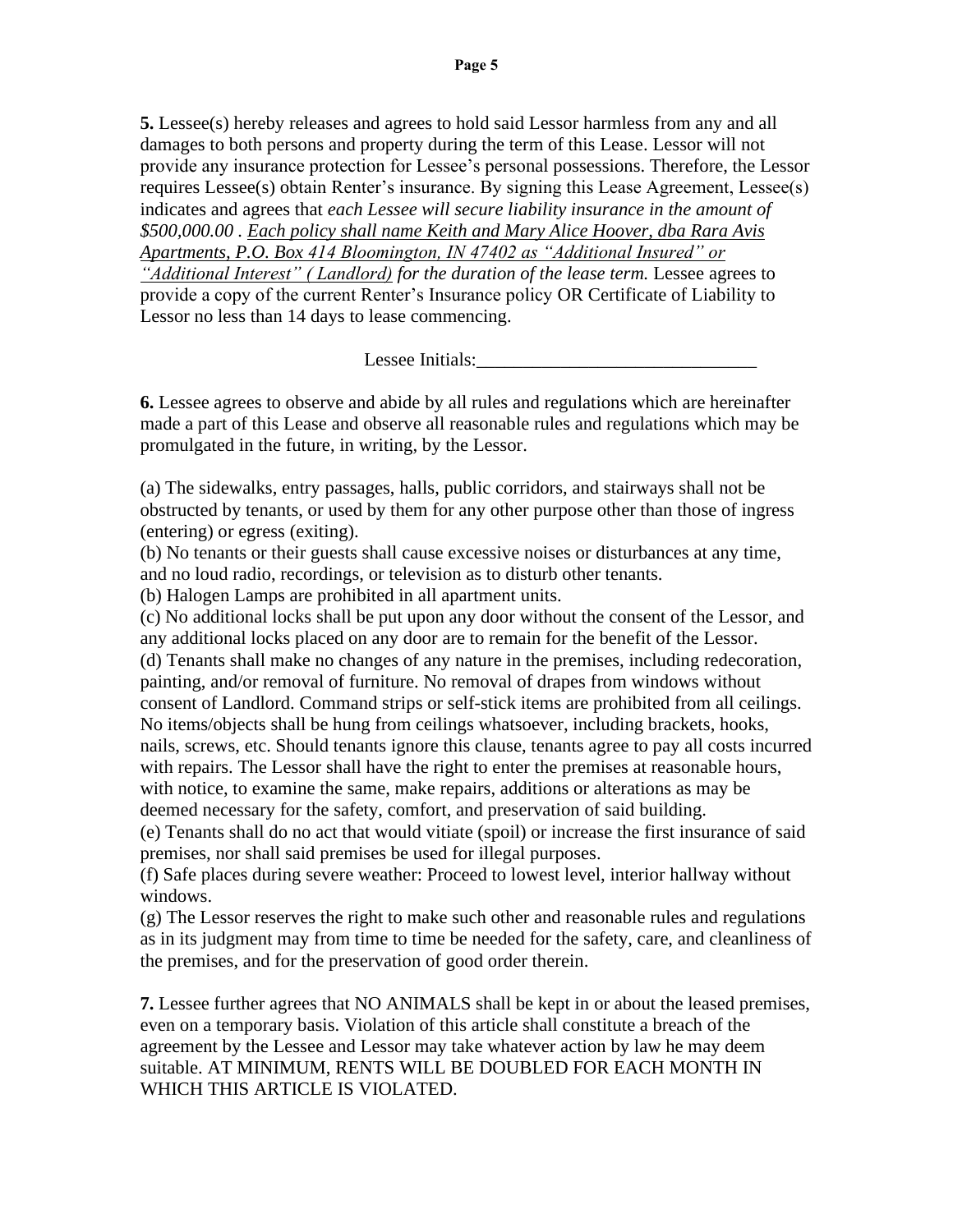Service animals require proof of certification of health, shots, free of fleas, etc. by veterinarian. Lessee will provide proof of Physician's certification that a service animal is needed. In such cases, Lessee agrees to have house/apartment unit professionally cleaned upon move out and provide Lessor the paid receipt of cleaning. In addition, Lessee agrees to have professional service company provide allergen treatment and flea treatment to the house/apartment unit upon move out and provide paid receipt to Lessor. Lessee agrees to be liable for any and all damage or injury caused by a service animal during the term of this lease. During move in/move out process, animal must be secured. **Service Animal must be crated at all times tenant is absent from the unit.**

Lessee Initials:

**8**. Monthly pest control services are contracted and provided on the first Thursday of each month. Monthly application sites within the premises rotate. Tenants should be awake and dressed, and cooperative with pest control technician during rounds. Be aware that smoke detectors may also be checked during these rounds as required by our insurance provider. **Service Animals must be crated during monthly pest control rounds.**

Lessee Initials: \_\_\_\_\_\_\_\_\_\_\_\_\_\_\_\_\_\_\_\_\_\_\_\_\_\_\_\_\_\_\_\_\_\_

**9.** It is hereby expressly agreed between Lessee and Lessor that lessee shall not allow additional occupants to reside in the leased premises without receiving the prior written consent of Lessor to said specific person residing in the leased premises. Should Lessor grant permission for additional occupancy, Lessor reserves the right to adjust the rent as Lessor deems appropriate for the leased unit. Occupancy (for the entire house) shall be restricted to person(s) excepting tenant's occasional overnight or weekend guests.

Lessee Initials:

Each person signing this Lease as Lessee agrees to be jointly and severally liable to the Lessor for any breach of this Lease, which means that each Lessee who signs this Agreement may be held individually responsible for the entire amount due under this Lease, any breach of this Lease, and for the acts and omissions of the other Lessee signing this Lease.

In the event that the Lessee fails to and refuses to abide by the terms, conditions, rules and regulations of this Lease, the Lessor reserves the right to terminate this Lease and reenter into possession and take the same, without notice to the Lessee, which action shall not preclude any other action at law or equity.

Lessee shall pay all reasonable costs and attorneys' fees incurred by Lessor in the enforcement of the provisions of this Lease, upon the fault of any provision, term, condition, rule or regulation herein contained on the part of the Lessee, whether in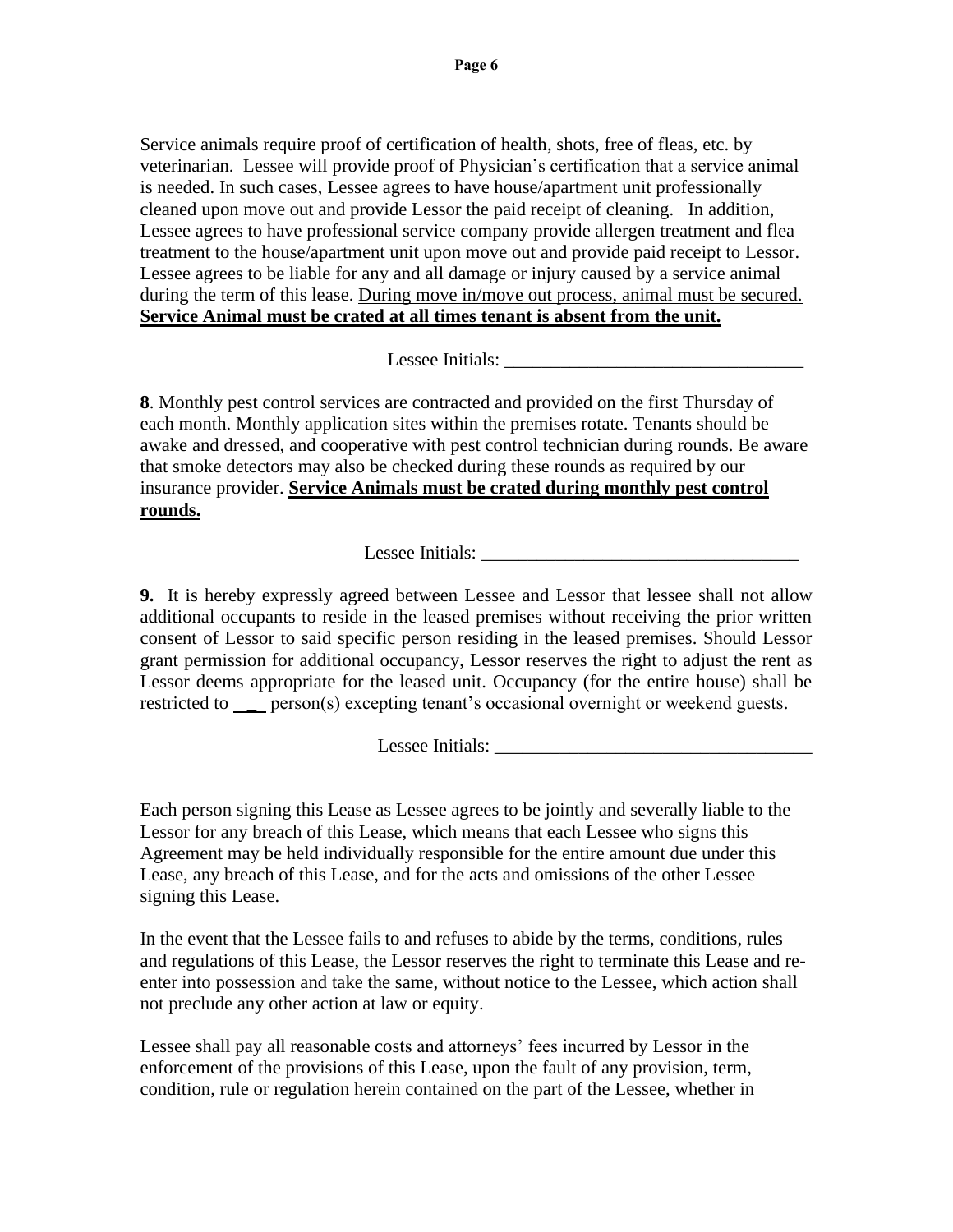litigation or otherwise, and Lessee further agrees that any sums of money due under this Agreement and remaining unpaid for a period of ten (10) days shall bear interest thereon payable to the Lessor in the sum of eighteen percent (18%) per annum.

**10.** BICYCLES: No bicycles in apartments. Bicycle tire marks, deep scrapes on walls and oil marks have caused us to make this request. They can be chained in the bike rack. No bicycles chained to posts or porch rails.

AUTOMOBILES: City Ordinance requires spaces for apartment house tenants only. All others will be towed at vehicle owner's expense. If your unit limits parking spaces on the property, parking on city streets requires you to obtain a City permit. <https://bloomington.in.gov/transportation/parking/neighborhood-parking>

Lessee Initials: \_\_\_\_\_\_\_\_\_\_\_\_\_\_\_\_\_\_\_\_\_\_\_\_\_\_\_\_\_\_\_\_\_\_

**11.** KITCHEN AND OTHER REFUSE must be placed in containers and at no time shall the same be placed in entryways or hallways. All garbage or refuse from each unit must be disposed of weekly in the dumpster at the rear of the building.

Lessee Initials: \_\_\_\_\_\_\_\_\_\_\_\_\_\_\_\_\_\_\_\_\_\_\_\_\_\_\_\_\_\_\_\_\_\_

**12.** NO SMOKING: We remind you that our policy is documented on our website. The policy is applicable to friends and guests who visit.

Lessee Initials: \_\_\_\_\_\_\_\_\_\_\_\_\_\_\_\_\_\_\_\_\_\_\_\_\_\_\_\_\_\_\_\_\_\_

**13.** If we are called to fix a problem, clear a toilet, or perform any other maintenance task which turns out to be an issue caused by a tenant(s), friend(s) or guest(s), there will be a Twenty-Five Dollar (\$25.00) minimum charge levied, (i.e., coins or other objects lodged in drains, or blockage in toilets or drains). Only toilet paper and that which the body naturally processes should be flushed – items such as paper towels and tampons should be discarded in trash cans. If professional plumbers are needed to restore fixtures to working order, tenant(s) shall be responsible for the costs.

Lessee Initials: \_\_\_\_\_\_\_\_\_\_\_\_\_\_\_\_\_\_\_\_\_\_\_\_\_\_\_\_\_\_\_\_\_\_

**14.** No articles shall be suspended outside of the building nor placed on the windowsills. No furniture conducive to the harboring of fleas and other vermin shall be allowed outside or on concrete patio.

Lessee Initials:

**15.** In common shared facilities, the appliances shall be maintained and clean at all times. (i.e., shower walls, floor of bathtub, toilet, sink, all will be clean and maintained by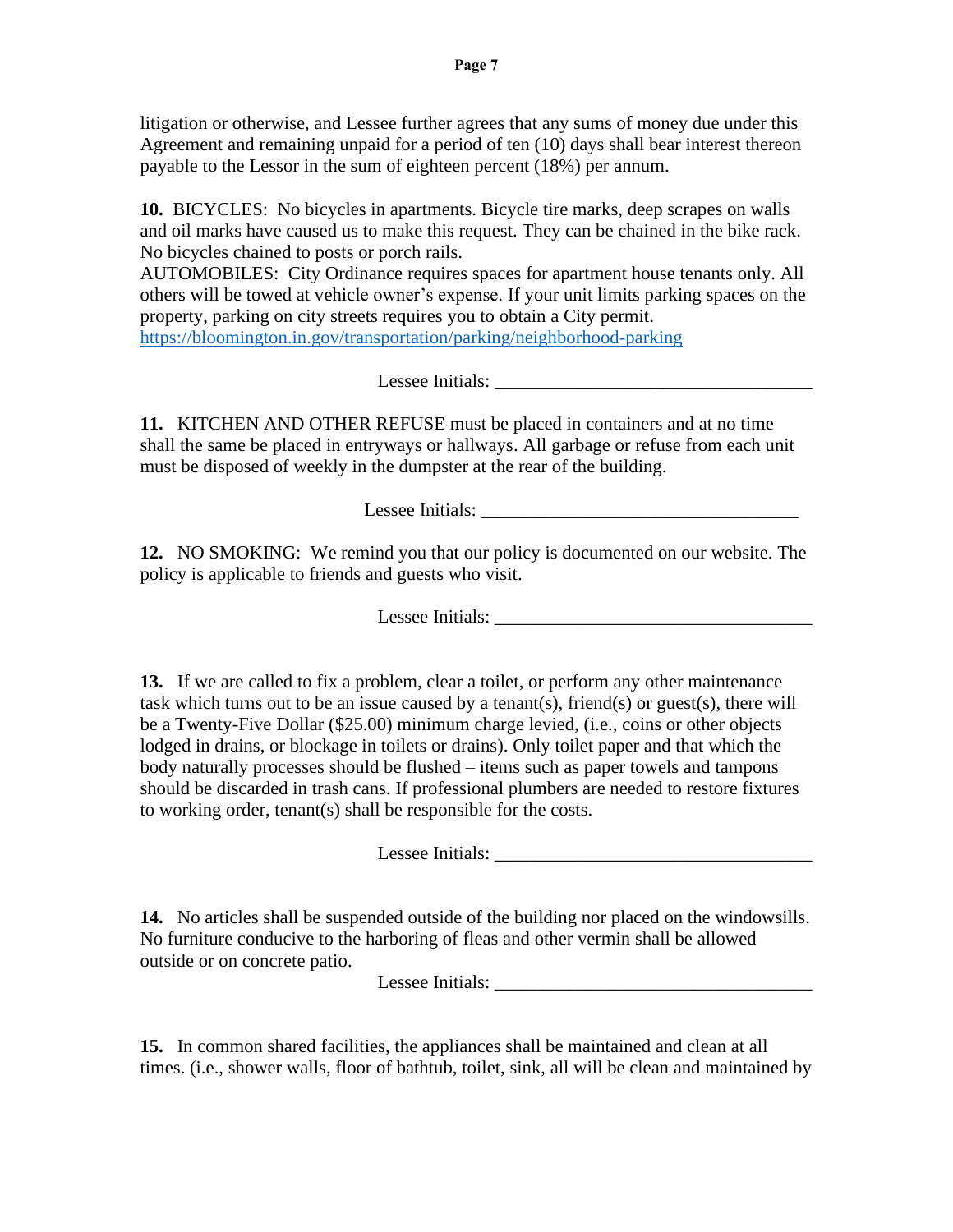users.) All properties are subject to owner health and wellness inspection and/or requests for City compliance at any time, with notice.

Lessee Initials: \_\_\_\_\_\_\_\_\_\_\_\_\_\_\_\_\_\_\_\_\_\_\_\_\_\_\_\_\_\_\_\_\_\_

**16.** If you are locked out of your apartment/bedroom, there is a lockout charge of \$25.00, due at the time the door is unlocked for you.

Lessee Initials: \_\_\_\_\_\_\_\_\_\_\_\_\_\_\_\_\_\_\_\_\_\_\_\_\_\_\_\_\_\_\_\_\_\_

**17.** NO KEG PARTIES are allowed.

Lessee Initials: \_\_\_\_\_\_\_\_\_\_\_\_\_\_\_\_\_\_\_\_\_\_\_\_\_\_\_\_\_\_\_\_\_\_

**18.** Under no circumstances are flat panel TVs permitted to be mounted to walls without express WRITTEN permission from the landlord. IF permission is granted, then the mounting brackets must be professionally installed (installer approved by landlord) and any mounting hardware, brackets, threaded bolts, specialty screws, etc. will become part of the premises beyond the term of this lease.

Lessee Initials:

**19.** Joint Check-In inspections are conducted by *tenants on lease only*. Family and friends are welcome to enter **after** the inspection is complete **AND** all paperwork signed.

Lessee Initials:

#### **20.**

If emergencies or problems arise, contact us immediately at **812-336-6898** and leave a detailed message if there is no answer. We will handle these concerns as quickly as we can and/or call reputable professionals if we deem it necessary. Mailing address is:

> RARA AVIS APARTMENTS PO BOX 414 BLOOMINGTON, IN 47402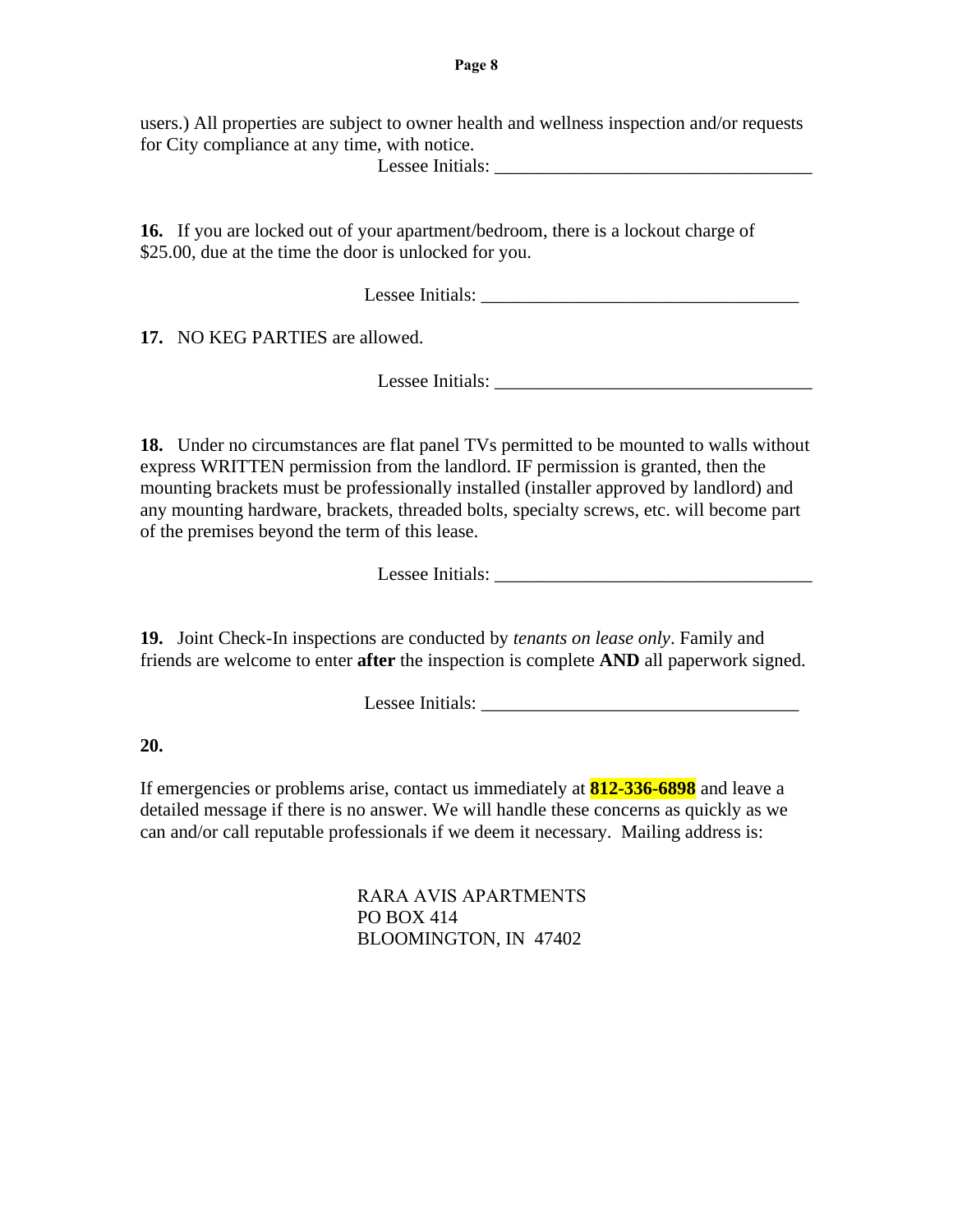**Page 9**

**IN WITNESS WHEREOF, we have hereunto set our hands this day and year written above.**

|                          | $\mathbf{X}$                                                                                                                                                                                                                                                                       |
|--------------------------|------------------------------------------------------------------------------------------------------------------------------------------------------------------------------------------------------------------------------------------------------------------------------------|
| <b>LESSOR</b>            | <b>LESSEE</b>                                                                                                                                                                                                                                                                      |
| for Rara Avis Apartments |                                                                                                                                                                                                                                                                                    |
|                          |                                                                                                                                                                                                                                                                                    |
|                          | <b>LESSEE</b>                                                                                                                                                                                                                                                                      |
|                          |                                                                                                                                                                                                                                                                                    |
|                          | $\mathbf{x}$                                                                                                                                                                                                                                                                       |
|                          | <b>LESSEE</b>                                                                                                                                                                                                                                                                      |
|                          |                                                                                                                                                                                                                                                                                    |
|                          | $\mathbf{x}$                                                                                                                                                                                                                                                                       |
|                          | <b>LESSEE</b>                                                                                                                                                                                                                                                                      |
|                          | DLN/SSN: - -                                                                                                                                                                                                                                                                       |
|                          | $\mathbf{X}$ and $\mathbf{X}$ and $\mathbf{X}$ and $\mathbf{X}$ and $\mathbf{X}$ are solved by $\mathbf{X}$ and $\mathbf{X}$ are solved by $\mathbf{X}$ and $\mathbf{X}$ are solved by $\mathbf{X}$ and $\mathbf{X}$ are solved by $\mathbf{X}$ and $\mathbf{X}$ are solved by $\$ |
|                          | <b>LESSEE</b>                                                                                                                                                                                                                                                                      |
|                          | DLN/SSN: -----                                                                                                                                                                                                                                                                     |
|                          |                                                                                                                                                                                                                                                                                    |

REV/AUG2020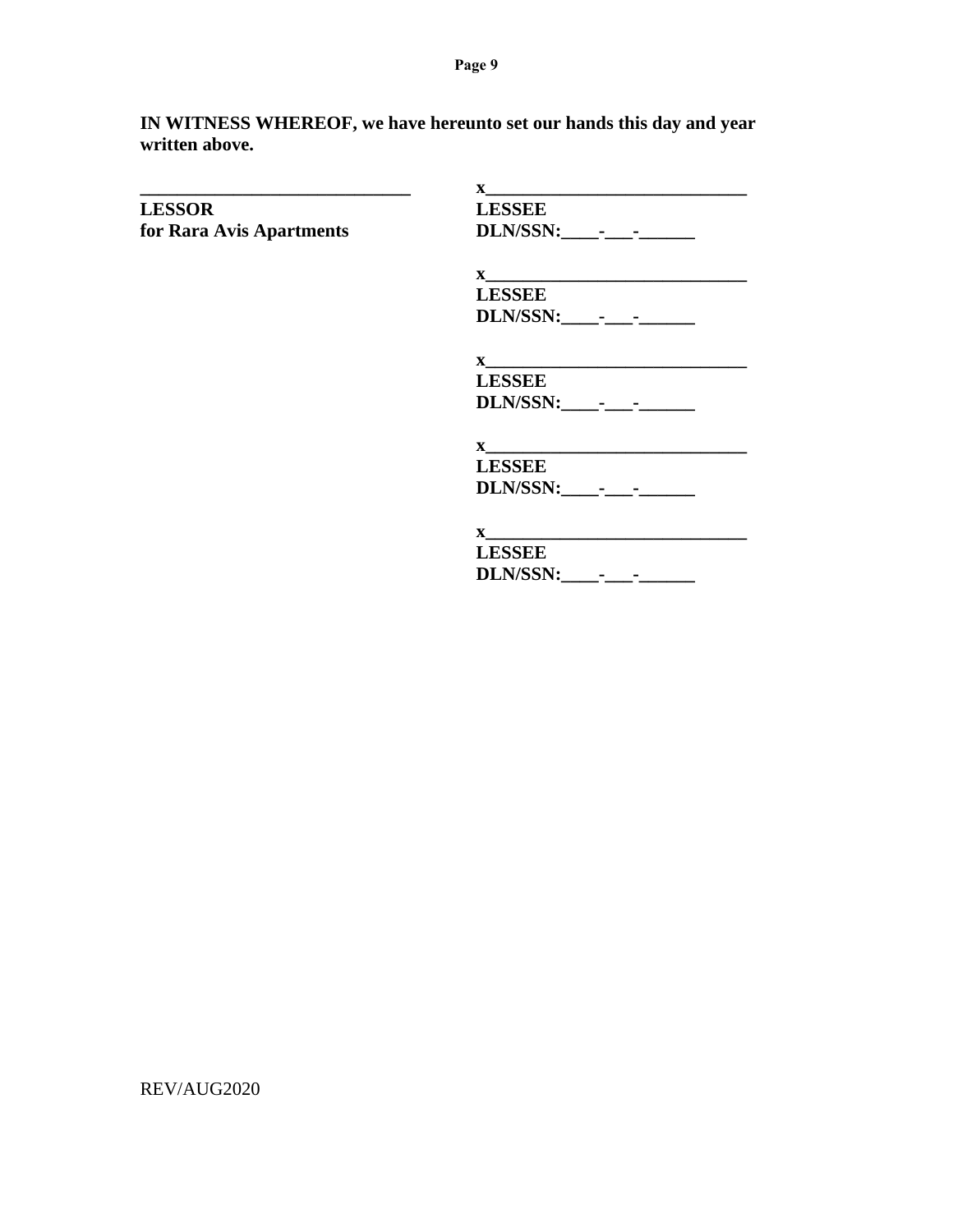### **Tenant contact info:**

### Tenant #1

| Name Cell Phone E-mail                                                                                                                                                                                                         |  |  |
|--------------------------------------------------------------------------------------------------------------------------------------------------------------------------------------------------------------------------------|--|--|
| Permanent address and the contract of the contract of the contract of the contract of the contract of the contract of the contract of the contract of the contract of the contract of the contract of the contract of the cont |  |  |
| Parent Name(s)                                                                                                                                                                                                                 |  |  |
|                                                                                                                                                                                                                                |  |  |
| Parent Address(es)                                                                                                                                                                                                             |  |  |
| Parent(s) cell phones expression and the phones of the phones of the phones are the phones of the phones of the phones of the phones of the phones of the phones of the phones of the phones of the phones of the phones of th |  |  |
| Parent(s) E-Mail                                                                                                                                                                                                               |  |  |
|                                                                                                                                                                                                                                |  |  |
| Tenant #2                                                                                                                                                                                                                      |  |  |
| Name Cell Phone E-mail                                                                                                                                                                                                         |  |  |
| Permanent address experiences and the contract of the contract of the contract of the contract of the contract of the contract of the contract of the contract of the contract of the contract of the contract of the contract |  |  |
| $\text{Parent Name}(s)$                                                                                                                                                                                                        |  |  |
| Parent Address(es)<br><u>Example 2014</u>                                                                                                                                                                                      |  |  |
|                                                                                                                                                                                                                                |  |  |
| Parent(s) cell phones expression and the parent of the parent of the parent of the parent of the parent of the parent of the parent of the parent of the parent of the parent of the parent of the parent of the parent of the |  |  |
| Parent(s) E-Mail                                                                                                                                                                                                               |  |  |